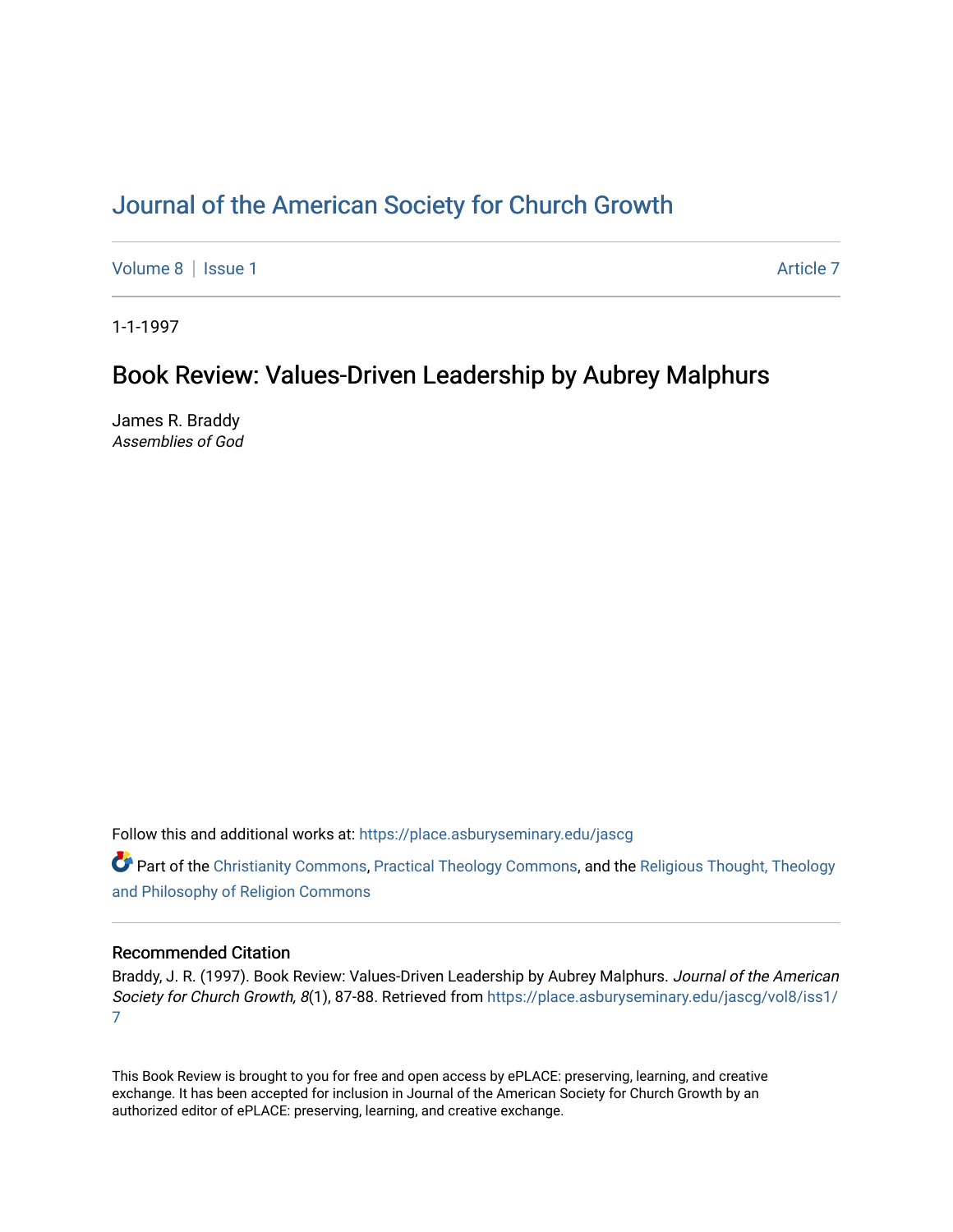#### Values-Driven Leadership

#### Reviewed by James R. Braddy

I expected another book on rehashed ideas of church growth and leadership principles. Instead I found a book that called upon me to examine what ministry values were essential to me and essential to the organization I serve. Values Driven Leadership by Aubrey Malphurs is an excellent companion to his work, Developing a Vision for Ministry in the Twenty-First Century which challenges how we view ministry.

Just seven chapters in length, it can be read in one setting. However, it raises questions for both the minister and the church or organization that will require an in-depth analysis by minister and organization alike. Malphurs focuses on the concept, "corevalues." He defines this in chapter 2 as "the constant, passionate Biblical core beliefs that drives-----ministry." He further elaborates on this term by listing 5 key elements to a "core value." They are (1) values are constant; (2) values are Biblical; (3) values are core beliefs; (4) values drive the ministry; (5) values are passionate.

In other chapters, the book gives directions on how to both determine core values and how to communicate them to others. I found some redundancy in these chapters but, over all, the repetition serves to reinforce Malphurs concept of core values. One of the key issues Malphurs raises is the ability to differeniate between core values and aspirational values. This issue so often is confused by minister and organization alike. The book helps define core values upon which other visions, goals and strategies are based.

At the end of every chapter a series of questions are includ-